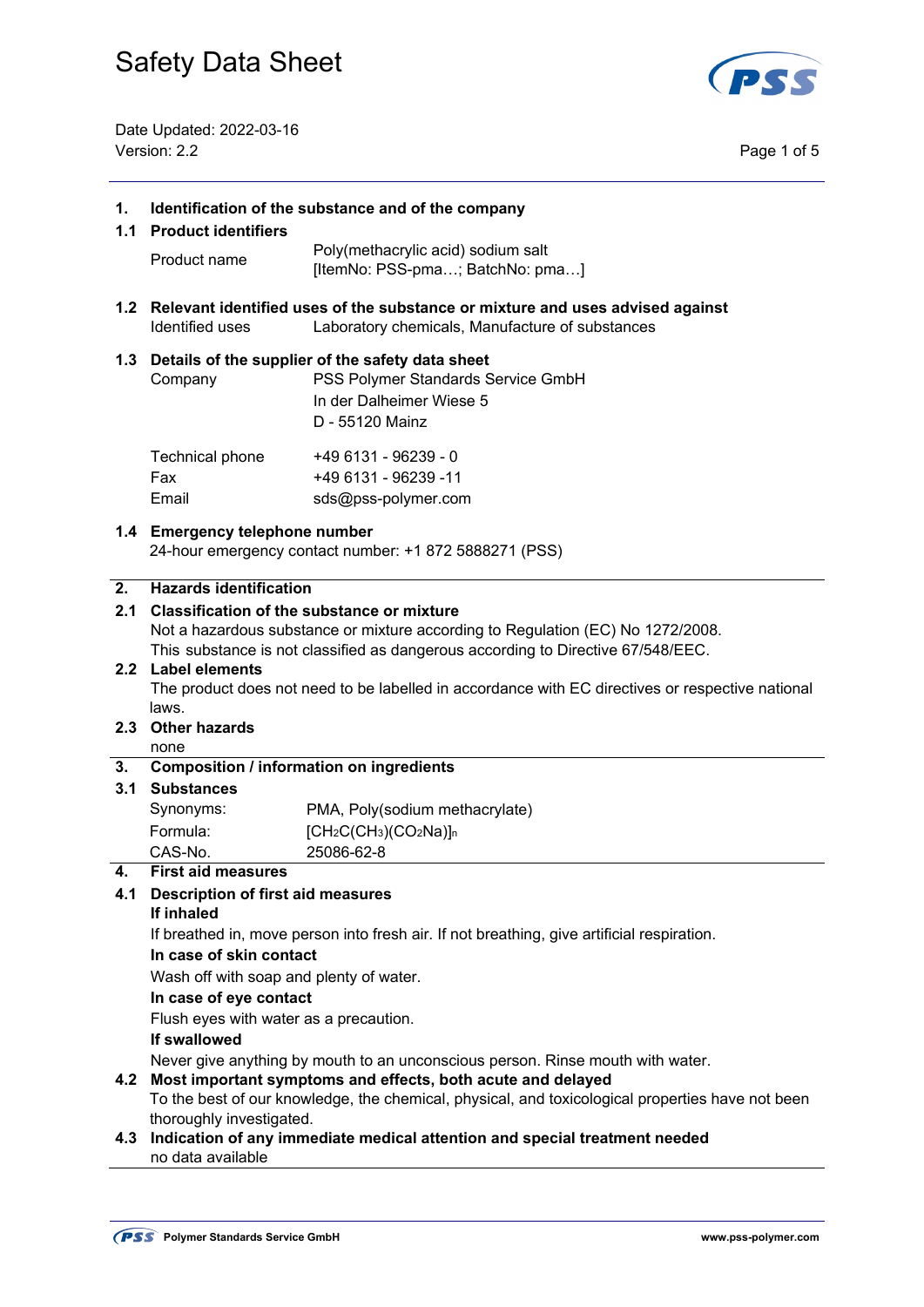

Date Updated: 2022-03-16 Version: 2.2 Page 2 of 5

Product name: Poly(methacrylic acid) sodium salt

| 5.  | <b>Fire fighting measures</b>                                                                                                                                                                                                                                                                                           |
|-----|-------------------------------------------------------------------------------------------------------------------------------------------------------------------------------------------------------------------------------------------------------------------------------------------------------------------------|
| 5.1 | <b>Extinguishing media</b>                                                                                                                                                                                                                                                                                              |
|     | Suitable extinguishing media                                                                                                                                                                                                                                                                                            |
|     | Use water spray, alcohol-resistant foam, dry chemical or carbon dioxide.                                                                                                                                                                                                                                                |
|     | 5.2 Special hazards arising from the substance or mixture                                                                                                                                                                                                                                                               |
|     | Carbon oxides, sodium oxids                                                                                                                                                                                                                                                                                             |
|     | 5.3 Advice for fire fighters                                                                                                                                                                                                                                                                                            |
|     | Wear self contained breathing apparatus for fire fighting if necessary.<br>5.4 Further information                                                                                                                                                                                                                      |
|     | no data available                                                                                                                                                                                                                                                                                                       |
| 6.  | Accidental release measures                                                                                                                                                                                                                                                                                             |
|     | 6.1 Personal precautions, protective equipment and emergency procedures                                                                                                                                                                                                                                                 |
|     | Avoid dust formation. Avoid breathing vapors, mist or gas.                                                                                                                                                                                                                                                              |
|     | 6.2 Environmental precautions                                                                                                                                                                                                                                                                                           |
|     | Do not let product enter drains.                                                                                                                                                                                                                                                                                        |
|     | 6.3 Methods and materials for containment and cleaning up                                                                                                                                                                                                                                                               |
|     | Sweep up and shovel. Keep in suitable, closed containers for disposal.                                                                                                                                                                                                                                                  |
|     | 6.4 Reference to other sections                                                                                                                                                                                                                                                                                         |
|     | For disposal see section 13.                                                                                                                                                                                                                                                                                            |
| 7.  | <b>Handling and storage</b>                                                                                                                                                                                                                                                                                             |
|     | 7.1 Precautions for safe handling                                                                                                                                                                                                                                                                                       |
|     | Provide appropriate exhaust ventilation at places where dust is formed. Normal measures for                                                                                                                                                                                                                             |
|     | preventive fire protection.                                                                                                                                                                                                                                                                                             |
|     | 7.2 Conditions for safe storage, including any incompatibilities                                                                                                                                                                                                                                                        |
|     | Store in cool place. Keep container tightly closed in a dry and well-ventilated place.                                                                                                                                                                                                                                  |
| 7.3 | Specific end use(s)<br>no data available                                                                                                                                                                                                                                                                                |
| 8.  | Exposure controls / personal protection                                                                                                                                                                                                                                                                                 |
| 8.1 | <b>Control parameters</b>                                                                                                                                                                                                                                                                                               |
|     |                                                                                                                                                                                                                                                                                                                         |
|     |                                                                                                                                                                                                                                                                                                                         |
|     | Components with workplace control parameters                                                                                                                                                                                                                                                                            |
|     | 8.2 Exposure controls                                                                                                                                                                                                                                                                                                   |
|     | Appropriate engineering controls                                                                                                                                                                                                                                                                                        |
|     | General industrial hygiene practice.<br>Personal protective equipment                                                                                                                                                                                                                                                   |
|     | <b>Eye/face protection</b>                                                                                                                                                                                                                                                                                              |
|     | Use equipment for eye protection tested and approved under appropriate government standards                                                                                                                                                                                                                             |
|     | such as NIOSH (US) or EN 166(EU).<br><b>Skin protection</b>                                                                                                                                                                                                                                                             |
|     |                                                                                                                                                                                                                                                                                                                         |
|     | Handle with gloves. Gloves must be inspected prior to use. Use proper glove removal technique<br>(without touching glove's outer surface) to avoid skin contact with this product. Dispose of<br>contaminated gloves after use in accordance with applicable laws and good laboratory practices.<br>Wash and dry hands. |
|     | The selected protective gloves have to satisfy the specifications of EU Directive 89/686/EEC and<br>the standard EN 374 derived from it.                                                                                                                                                                                |
|     | <b>Body Protection</b>                                                                                                                                                                                                                                                                                                  |

according to the concentration and amount of the dangerous substance at the specific workplace.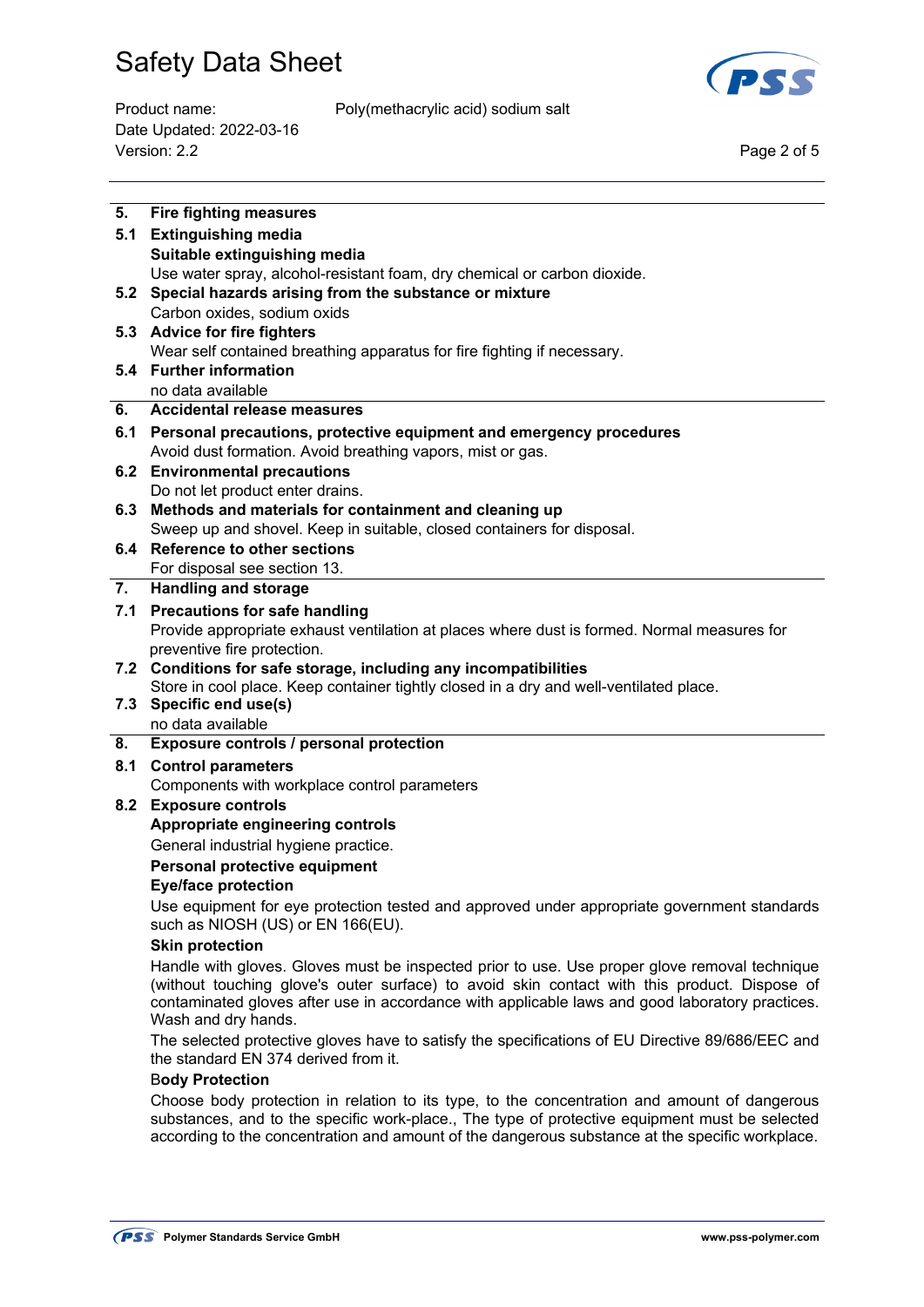Date Updated: 2022-03-16 Version: 2.2 Page 3 of 5

Product name: Poly(methacrylic acid) sodium salt



#### **Respiratory protection**

 Respiratory protection is not required. Where protection from nuisance levels of dusts are desired, use type N95 (US) or type P1 (EN 143) dust masks. Use respirators and components tested and approved under appropriate government standards such as NIOSH (US) or CEN (EU).

## **9. Physical and chemical properties 9.1 Information on basic physical and chemical properties**  Appearance Form: solid Odour contract to the contract of the contract of the contract of the contract of the contract of the contract of the contract of the contract of the contract of the contract of the contract of the contract of the contract Odour Threshold **no accompanying the Contract Contract Contract Contract Contract Contract Contract Contract Contract Contract Contract Contract Contract Contract Contract Contract Contract Contract Contract Contract Contr** pH no data available Melting point/freezing point no data available Initial boiling point and boiling range no data available Flash Point **No and American** available no data available Evaporation rate no metal available no data available Flammability **no data available** Upper/lower flammability or explosive limits no data available Vapour pressure no data available Vapour density no data available Relative density no data available Water solubility and the matter of the model of the model of the model of the model of the model of the model o Partition coefficient: n- Octanol/Water no data available Auto ignition temperature no data available Decomposition temperature no data available Viscosity **Nitricial Contract Contract Contract Contract Contract Contract Contract Contract Contract Contract Contract Contract Contract Contract Contract Contract Contract Contract Contract Contract Contract Contract Con** Explosive properties no data available Oxidizing properties no data available **9.2 Other safety information**  no data available **10. Stability and reactivity 10.1 Reactivity**  no data available **10.2 Chemical stability**  no data available

- **10.3 Possibility of hazardous reactions**  no data available
- **10.4 Conditions to avoid**  no data available
- **10.5 Incompatible materials** 
	- Strong oxidizing agents

## **10.6 Hazardous decomposition products**

Other decomposition products - no data available; In the event of fire: see section 5

#### **11. Toxicological information**

## **11.1 Information on toxicological effects Acute toxicity**  no data available LD50 Intravenous - mouse - 250 mg/kg  **Skin corrosion/irritation** no data available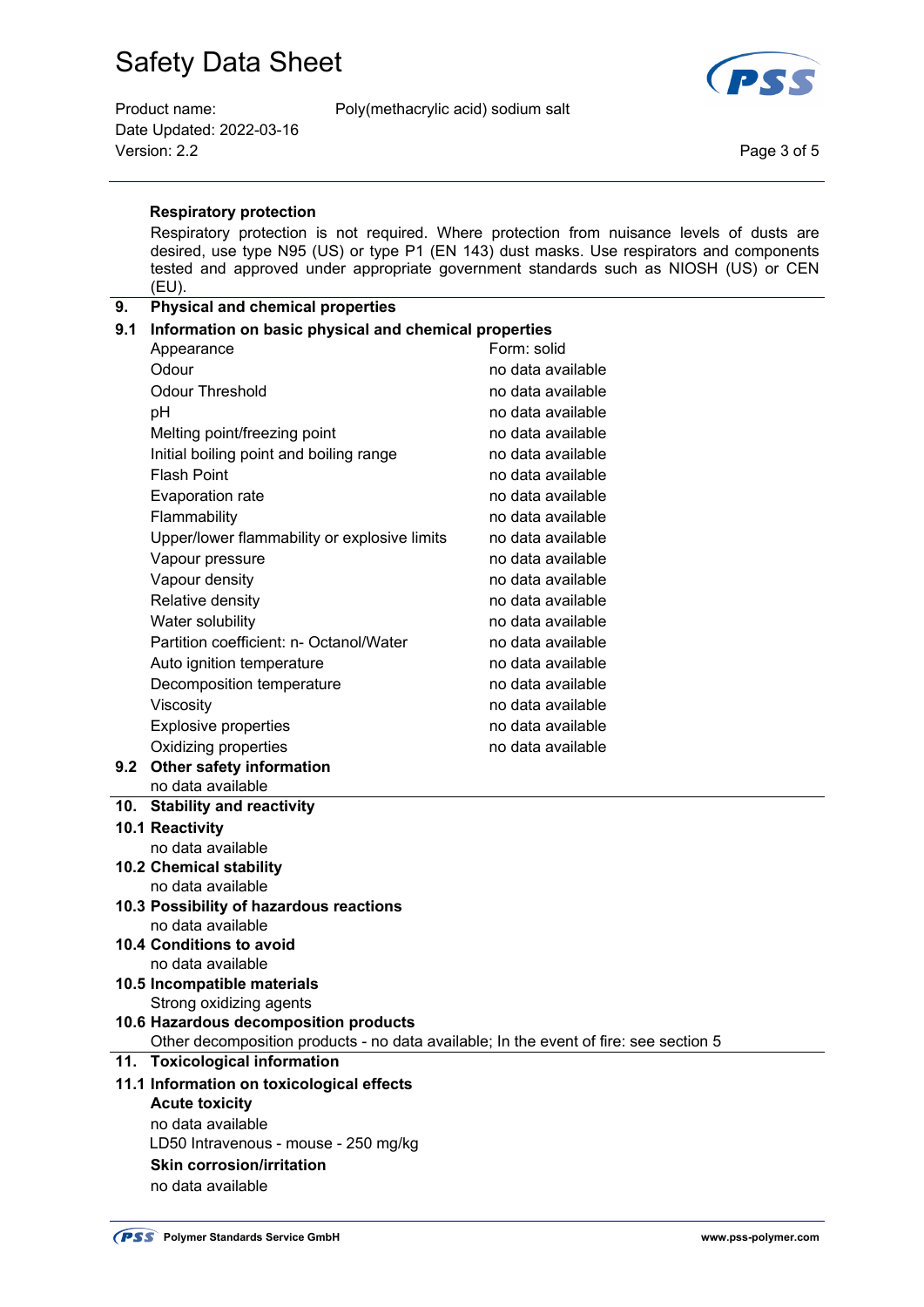

Date Updated: 2022-03-16 Version: 2.2 Page 4 of 5

Product name: Poly(methacrylic acid) sodium salt

| Serious eye damage/eye irritation     |  |                                                                                                                                                            |  |  |  |
|---------------------------------------|--|------------------------------------------------------------------------------------------------------------------------------------------------------------|--|--|--|
| no data available                     |  |                                                                                                                                                            |  |  |  |
| Respiratory or skin sensitisation     |  |                                                                                                                                                            |  |  |  |
| no data available                     |  |                                                                                                                                                            |  |  |  |
| <b>Germ cell mutagenicity</b>         |  |                                                                                                                                                            |  |  |  |
| no data available                     |  |                                                                                                                                                            |  |  |  |
| Carcinogenicity                       |  |                                                                                                                                                            |  |  |  |
|                                       |  |                                                                                                                                                            |  |  |  |
| IARC:                                 |  | No component of this product present at levels greater than or equal to 0.1% is<br>identified as probable, possible or confirmed human carcinogen by IARC. |  |  |  |
| <b>Reproductive toxicity</b>          |  |                                                                                                                                                            |  |  |  |
| no data available                     |  |                                                                                                                                                            |  |  |  |
|                                       |  | Specific target organ toxicity - single exposure                                                                                                           |  |  |  |
| no data available                     |  |                                                                                                                                                            |  |  |  |
|                                       |  | Specific target organ toxicity - repeated exposure                                                                                                         |  |  |  |
| no data available                     |  |                                                                                                                                                            |  |  |  |
| <b>Aspiration hazard</b>              |  |                                                                                                                                                            |  |  |  |
| no data available                     |  |                                                                                                                                                            |  |  |  |
| <b>Potential health effects</b>       |  |                                                                                                                                                            |  |  |  |
| <b>Inhalation</b>                     |  | May be harmful if inhaled. May cause respiratory tract irritation.                                                                                         |  |  |  |
| Ingestion                             |  | May be harmful if swallowed.                                                                                                                               |  |  |  |
| <b>Skin</b>                           |  | May be harmful if absorbed through skin. May cause skin irritation.                                                                                        |  |  |  |
| <b>Eyes</b>                           |  | May cause eye irritation.                                                                                                                                  |  |  |  |
| <b>Signs and Symptoms of Exposure</b> |  |                                                                                                                                                            |  |  |  |
|                                       |  | To the best of our knowledge, the chemical, physical, and toxicological properties have not been                                                           |  |  |  |
| thoroughly investigated.              |  |                                                                                                                                                            |  |  |  |
| <b>Additional Information</b>         |  |                                                                                                                                                            |  |  |  |
| RTECS: not available                  |  |                                                                                                                                                            |  |  |  |
| 12. Ecological information            |  |                                                                                                                                                            |  |  |  |
| 12.1 Toxicity                         |  |                                                                                                                                                            |  |  |  |
| no data available                     |  |                                                                                                                                                            |  |  |  |
| 12.2 Persistence and degradability    |  |                                                                                                                                                            |  |  |  |
| no data available                     |  |                                                                                                                                                            |  |  |  |
| 12.3 Bioaccumulative potential        |  |                                                                                                                                                            |  |  |  |
| no data available                     |  |                                                                                                                                                            |  |  |  |
| 12.4 Mobility in soil                 |  |                                                                                                                                                            |  |  |  |
| no data available                     |  |                                                                                                                                                            |  |  |  |
|                                       |  | 12.5 Results of PBT and vPvB assessment                                                                                                                    |  |  |  |
| no data available                     |  |                                                                                                                                                            |  |  |  |
| 12.6 Other adverse effects            |  |                                                                                                                                                            |  |  |  |
| no data available                     |  |                                                                                                                                                            |  |  |  |
| 13. Disposal considerations           |  |                                                                                                                                                            |  |  |  |
| 13.1 Waste treatment methods          |  |                                                                                                                                                            |  |  |  |
| <b>Product</b>                        |  |                                                                                                                                                            |  |  |  |
|                                       |  | Offer surplus and non-recyclable solutions to a licensed disposal company.                                                                                 |  |  |  |
| <b>Contaminated packaging</b>         |  |                                                                                                                                                            |  |  |  |
| Dispose of as unused product.         |  |                                                                                                                                                            |  |  |  |
|                                       |  |                                                                                                                                                            |  |  |  |
|                                       |  |                                                                                                                                                            |  |  |  |